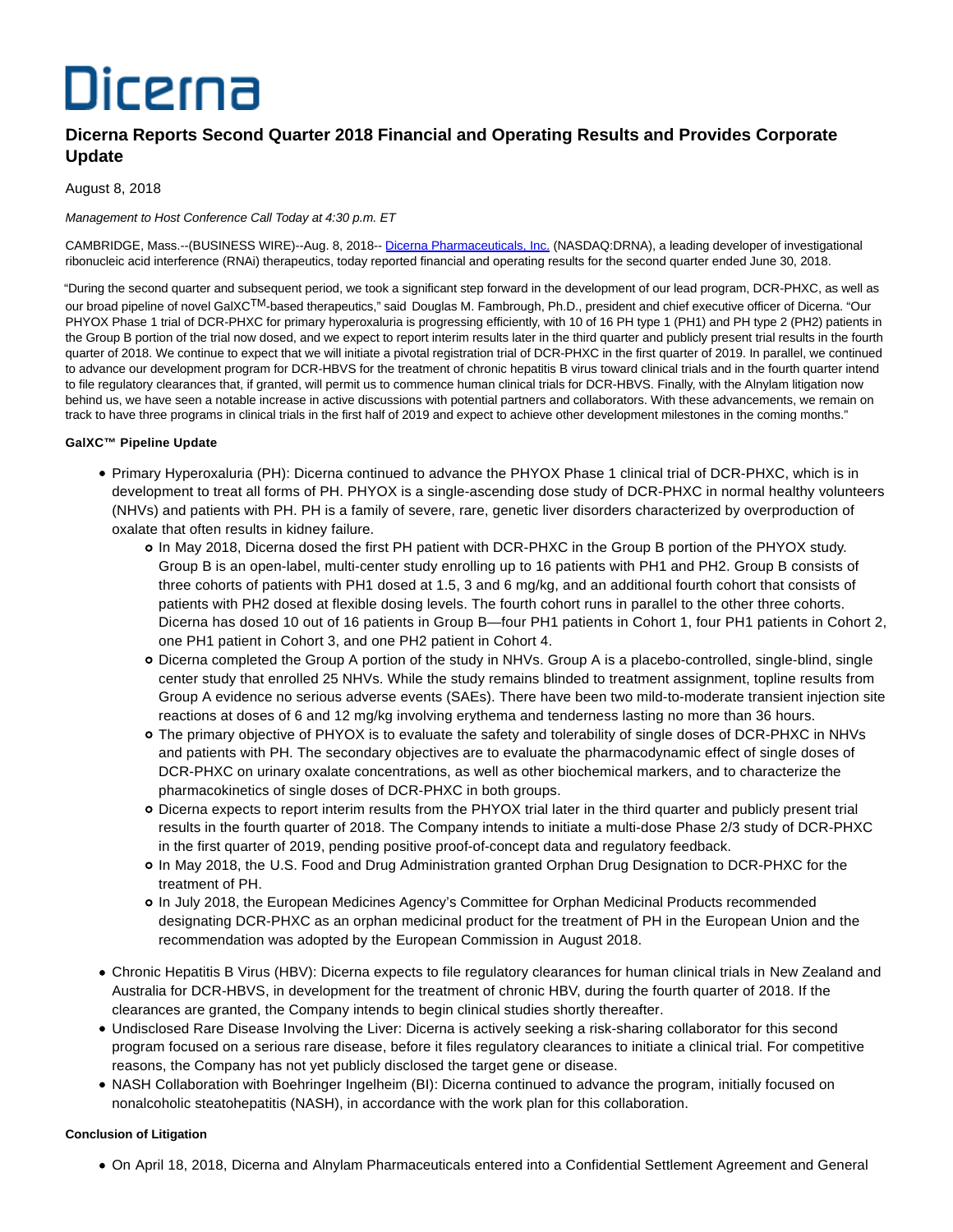Release (the Settlement Agreement), resolving all ongoing litigation between the two companies. The terms of the Settlement Agreement include mutual releases and dismissals with prejudice of all claims and counterclaims in the litigation between Dicerna and Alnylam and neither party admitted wrongdoing as part of the Settlement Agreement. Pursuant to the terms of the Settlement Agreement, Dicerna paid to Alnylam an upfront payment of \$2.0 million, agreed to a future payment of \$13.0 million and issued 983,208 shares of common stock to Alnylam.

The Settlement Agreement does not include any licenses to any intellectual property from either party and does not include any royalties or milestones related to product development. For additional detail, please see Dicerna's Quarterly Report on Form 10-Q for the quarter ended June 30, 2018, which was filed with the Securities and Exchange Commission (SEC) on August 8, 2018.

## **Financial Condition and Operating Results**

- **Cash Position** As of June 30, 2018, Dicerna had \$82.3 million in cash and cash equivalents and held-to-maturity investments, as compared to \$113.7 million in cash and cash equivalents and held-to-maturity investments as of December 31, 2017. Additionally, the Company had \$0.7 million of restricted cash equivalents as of June 30, 2018 and December 31, 2017, which reflects collateral securing the Company's operating lease obligation.
- **Revenue** Dicerna recognized \$1.5 million and \$3.1 million of revenue associated with the BI Agreement, during the three and six months ended June 30, 2018, respectively. The revenue primarily represents partial amortization of the \$10.0 million non-refundable upfront payment from BI, as well as certain reimbursable third-party research expenses which are billable to BI. Dicerna expects to recognize the remainder of the initial transaction price on a straight-line basis through June 30, 2019. Dicerna does not expect to generate any product revenue for the foreseeable future.
- **Research and Development (R&D) Expenses** R&D expenses were \$10.3 million and \$20.2 million for the three and six months ended June 30, 2018, respectively, as compared to \$9.1 million and \$17.8 million for the same periods in 2017. The increase was due to higher direct R&D expenses, partially offset by a reduction in platform-related expenses.

The increase in the three months ended June 30, 2018 was primarily due to an increase in clinical study costs and an increase in R&D salaries due to an increase in R&D headcount compared to the same period in 2017. The increase in the six months ended June 30, 2018 was primarily due to an increase in toxicology studies and an increase in clinical studies.

The decrease in platform-related expenses for the three and six months ended June 30, 2018 was primarily due to lab material and supply costs and contract research costs associated with applying the Company's GalXC platform against gene targets.

- **General and Administrative (G&A) Expenses** G&A expenses were \$4.8 million and \$9.1 million for the three and six months ended June 30, 2018, respectively, as compared to \$4.1 million and \$8.2 million for the same periods in 2017. The increase is predominantly related to higher consulting and corporate legal expenses.
- **Litigation Expenses** Litigation expenses, all related to the litigation with Alnylam, were \$22.2 million and \$25.4 million for the three and six months ended June 30, 2018, respectively, as compared to \$2.2 million and \$3.6 million for the same periods in 2017. The increase is predominantly due to the \$21.0 million of settlement expenses related to the litigation settlement recorded in the second quarter of 2018.
- **Net Loss Attributable to Common Stockholders**  Net loss attributable to common stockholders was \$35.6 million and \$51.2 million for the three and six months ended June 30, 2018, respectively, as compared to \$24.0 million and \$38.2 million for the same periods in 2017. The increase is attributable to higher operating expenses, including the \$21.0 million in litigation settlement expenses, partially offset by higher revenues, interest income and a decrease in dividends as a result of the conversion of the redeemable convertible preferred stock in December 2017.

For more detailed information and analysis, see Dicerna's Quarterly Report on Form 10-Q for the quarter ended June 30, 2018, which was filed with the SEC on August 8, 2018.

#### **Guidance**

Dicerna believes that it has sufficient cash to fund the execution of its current clinical and operating plan through 2019, which includes advancing DCR-PHXC through proof-of-concept trials and into late-stage clinical development and initiating proof-of-concept studies of DCR-HBVS in patients with HBV. This estimate assumes no new funding from additional collaboration agreements or from external financing events.

#### **Conference Call**

Management will host a conference call at 4:30 p.m. ET today to review Dicerna's second quarter 2018 financial results and provide a general business update. The conference call can be accessed by dialing (855) 453-3834 or (484) 756-4306 (international), and referencing conference ID 6588739 prior to the start of the call. The call will also be webcast via the Internet and will be available under the "Investors & Media" section of the Dicerna website, [www.dicerna.com.](http://www.dicerna.com/) A replay of the call will be available approximately two hours after the completion of the call and will remain available for seven days. To access the replay, please dial (855) 859-2056 or (404) 537-3406, and refer to conference ID 6588739. The webcast will also be archived on Dicerna's website.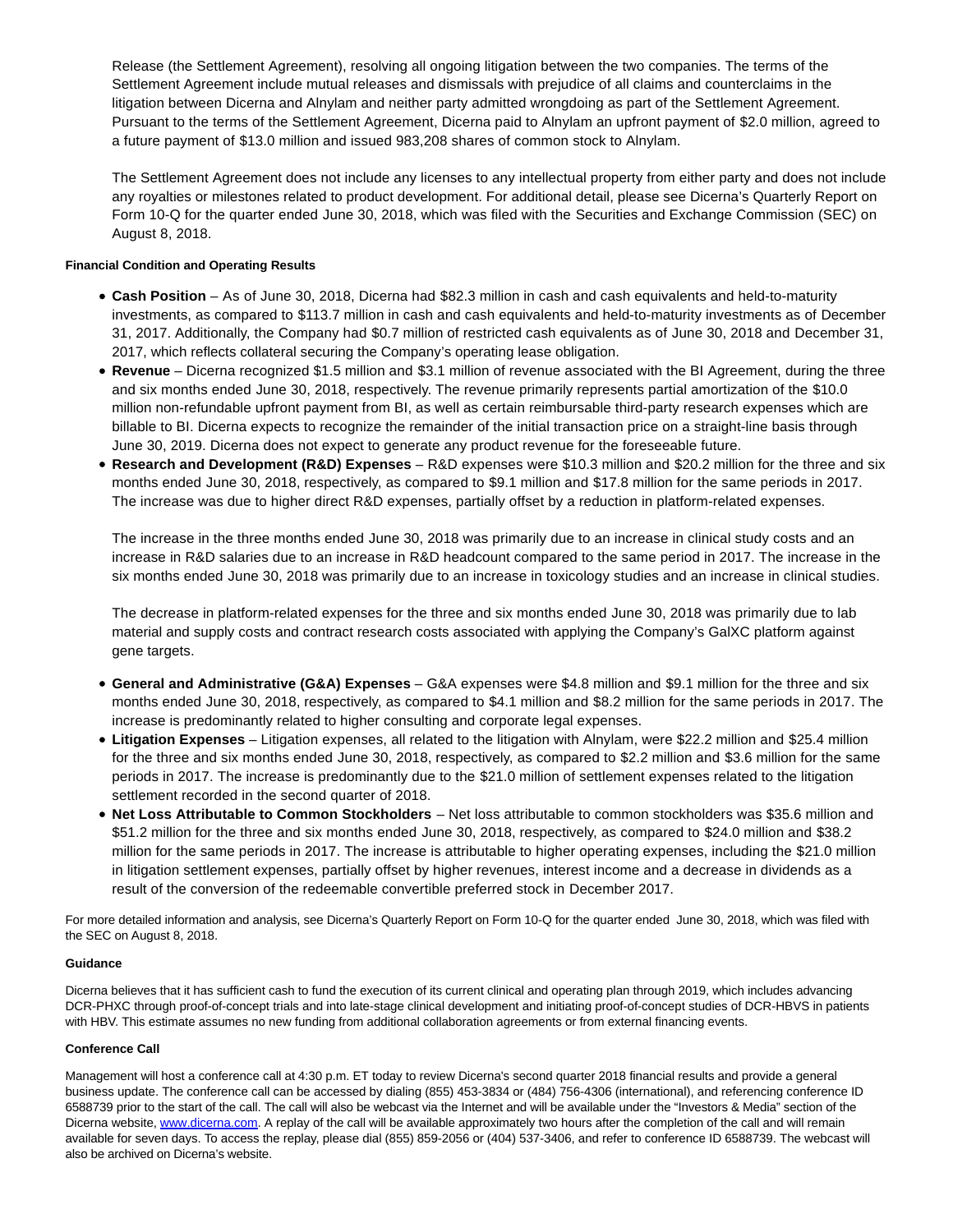#### **About Dicerna Pharmaceuticals, Inc.**

Dicerna Pharmaceuticals, Inc., is a biopharmaceutical company focused on the discovery and development of innovative, subcutaneously delivered RNAi-based therapeutics for the treatment of diseases involving the liver, including rare diseases, viral infectious diseases, chronic liver diseases, and cardiovascular diseases. Dicerna is leveraging its proprietary GalXC™ RNAi technology platform to build a broad pipeline in these core therapeutic areas, focusing on target genes where connections between target gene and diseases are well understood and documented. Dicerna intends to discover, develop and commercialize novel therapeutics either on its own or in collaboration with pharmaceutical partners. For more information, please visi[t www.dicerna.com.](http://cts.businesswire.com/ct/CT?id=smartlink&url=http%3A%2F%2Fwww.dicerna.com&esheet=51850280&newsitemid=20180808005702&lan=en-US&anchor=www.dicerna.com&index=3&md5=db1b6301e5fa679e0b8738d62b1abfd0)

## **About GalXCTM RNAi Technology Platform**

GalXC<sup>TM</sup> is a proprietary technology platform invented by Dicerna to discover and develop RNAi-based therapies designed to silence disease-driving genes in the liver. Compounds produced via GalXC are intended to be broadly applicable across multiple therapeutic areas, including rare diseases, viral infectious diseases, chronic liver diseases, and cardiovascular diseases. Using GalXC, Dicerna scientists attach N-acetylgalactosamine sugars directly to the extended region of the Company's proprietary RNAi molecules, yielding multiple proprietary conjugate delivery configurations. Many of the conjugates produced via GalXC incorporate a folded motif known as a tetraloop in the extended region. The tetraloop configuration, which is unique to Dicerna's GalXC compounds, allows flexible and efficient conjugation to the targeting ligands, and stabilizes the RNAi duplex which the Company believes will enable subcutaneous delivery of its RNAi therapies to hepatocytes in the liver, where they are designed to specifically bind to receptors on target cells, potentially leading to internalization and access to the RNAi machinery within the cells. The technology may offer several distinct benefits, as suggested by strong preclinical data. The benefits seen in preclinical studies include: potency that is on par with or better than comparable platforms; highly specific binding to gene targets; long duration of action; and an infrequent subcutaneous dosing regimen.

#### **Cautionary Note on Forward-Looking Statements**

This press release includes forward-looking statements, including, for example, Dicerna's expected timeline and plans for development of DCR-PHXC and other pipeline programs, expectations related to the collaboration with BI, expectations for discussions and possible opportunities with potential partners and collaborators, and guidance related to the anticipated duration and usage of current cash and cash equivalents. Such forward-looking statements are subject to risks and uncertainties that could cause actual results to differ materially from those expressed or implied in such statements. Applicable risks and uncertainties include risks relating to Dicerna's clinical and preclinical research and other risks identified under the heading "Risk Factors" included in the Company's most recent Form 10-Q filing and in other future filings with the SEC. The forward-looking statements contained in this press release reflect Dicerna's current views with respect to future events, and Dicerna does not undertake and specifically disclaims any obligation to update any forward-looking statements.

## **Dicerna Pharmaceuticals, Inc. Condensed Consolidated Balance Sheet Information (Unaudited, in thousands)**

|                              |      | June 30, December 31, |
|------------------------------|------|-----------------------|
|                              | 2018 | 2017                  |
| Cash and cash equivalents    |      | \$42,426 \$68,789     |
| Held-to-maturity investments |      | \$39,875 \$44,889     |
| <b>Total assets</b>          |      | \$89,715 \$121,002    |
| <b>Total liabilities</b>     |      | \$25,140 \$19,916     |
| Total stockholders' equity   |      | \$64,575 \$101,086    |

#### **Dicerna Pharmaceuticals, Inc.**

## **Condensed Consolidated Statements of Operations Information (Unaudited, in thousands, except share and per share data)**

|                                                                | 2018    | 2017      | Three Months Ended June 30, Six Months Ended June 30,<br>2018<br>2017 |           |  |  |
|----------------------------------------------------------------|---------|-----------|-----------------------------------------------------------------------|-----------|--|--|
| Revenue from collaborative arrangements<br>Operating expenses: | \$1,545 | $s -$     | \$3,090                                                               | $s -$     |  |  |
| Research and development                                       | 10,339  | 9,068     | 20,232                                                                | 17,811    |  |  |
| General and administrative                                     | 4,760   | 4,066     | 9,095                                                                 | 8,188     |  |  |
| Litigation expense                                             | 22.244  | 2.234     | 25.428                                                                | 3,608     |  |  |
| Total operating expenses                                       | 37,343  | 15,368    | 54,755                                                                | 29,607    |  |  |
| Loss from operations                                           | (35,798 | (15, 368) | (51,665)                                                              | (29, 607) |  |  |